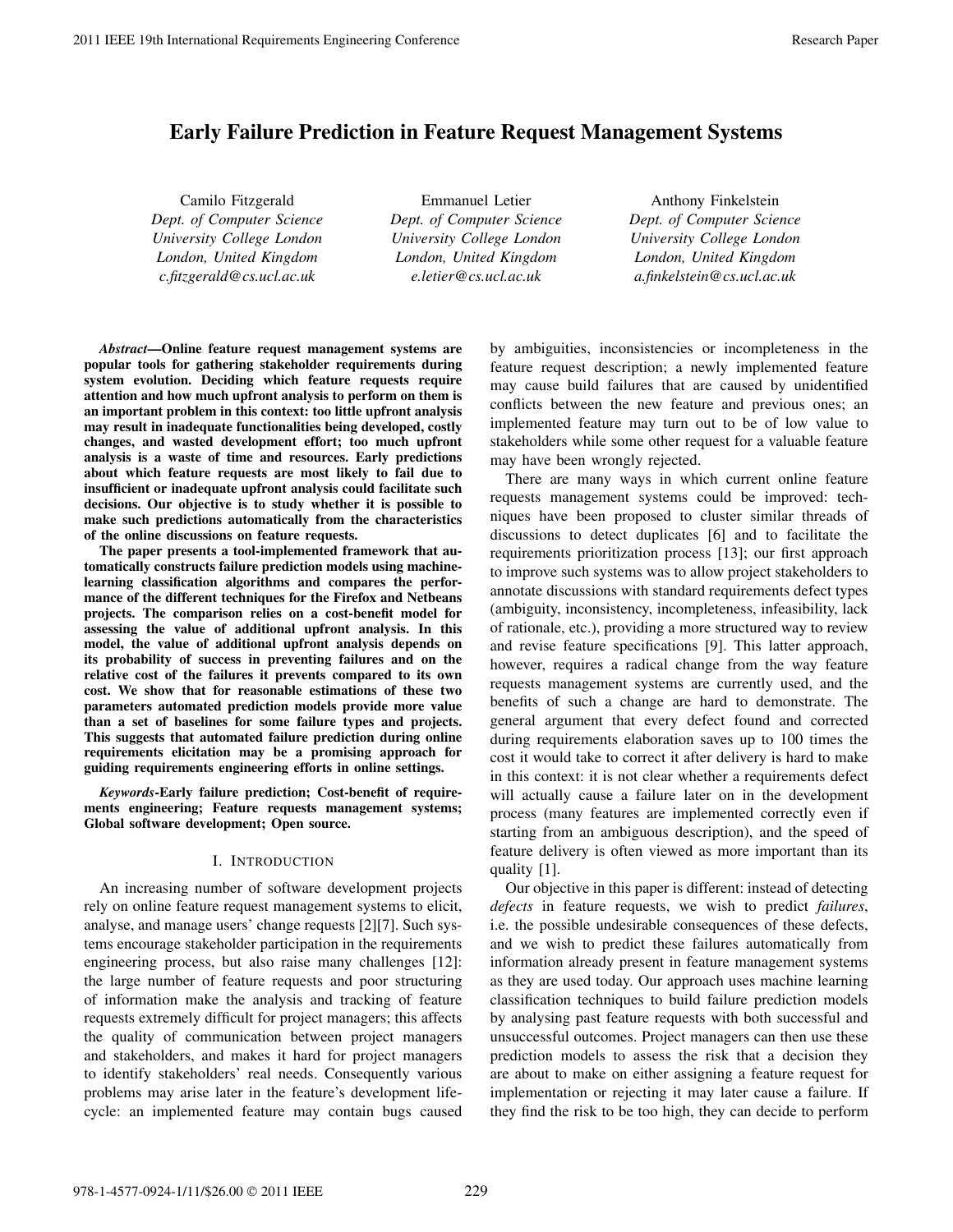additional upfront analysis on the feature request before making their decision. They can also use this information to monitor high-risk features more closely during their development.

There is a large volume of work on predicting failures at later stages of development: techniques have been proposed to predict run-time failures from source code metrics[16][23], to predict build failures from the communication structure between system developers (who communicated with who) [22], and to predict the system reliability from test case results [15]. Our objective in this paper is to study the extent to which it is possible to predict failures much earlier in the development process from characteristics of online feature request discussions before a decision is made to implement or reject the feature.

Failure predictions earlier in the life-cycle can be made using a causal model that aims at predicting the number of defects that will be found during testing and operational usage based on a wide range of qualitative and quantitative factors concerning a project (such as its size, the regularity of specification reviews, the level of stakeholder involvement, the scale of distributed communication, programmer ability, etc.) [8]. In contrast, we aim at predicting failures in projects that may have a less disciplined approach than those for which this causal model has been designed, and we aim to be able to identify which specific feature requests are most at risk rather than predicting the number of failures. Further, the use of a classification algorithm is fully automated and does not require the human expertise needed of the causal model.

Our specific contributions are the following:

- 1) We define failure types that can be associated with feature requests. These failure types extend the usual product failures and integration problems that have been the focus of failure prediction techniques applied at later stage of the life-cycle [16][22] to include process failures such as abandoned development, stalled development and rejection reversal, which are specific to early failure predictions.
- 2) We present a cost-benefit model for assessing and comparing the value of early failure predictions. This model provides criteria that are more meaningful to project managers than the standard measures of recall and precision. The model also shows that, unlike what is traditionally done, the random predictor (a predictor that generates failure alerts at random based on the failure density) is not an appropriate baseline for comparing early failure prediction methods.
- 3) We present a tool-supported framework for constructing and evaluating early failure prediction models. The framework supports data extraction from online feature requests management systems, preparation of this data for machine learning classification techniques, and uses an off-the-shelf machine learning tool-set

[10] to train and evaluate prediction models using a variety of classification algorithms and predictive attributes.

4) We report experiments in which early failure prediction methods for different failures are evaluated using alternate classification algorithms and predictive attributes for two large scale open source projects - Firefox and Netbeans. Our experiments consider simple predictive attributes such as the number of participants in a discussion, the number of posts, the length of discussions, and their textual content. The results show that it is possible to make failure predictions that can be of value during early stage discussions on a feature request with some of these simple attributes. The results also provide us with information about the classification algorithms and predictive attributes that work best in this context.

These results show promise for the early failure prediction approach. Together with the tool-supported framework and evaluation model they provide the basis for future work into the use of more elaborate predictive attributes and experimental datasets to further explore the approach and generate models that increase the accuracy of predictions and yield more value.

## II. FAILURES IN FEATURE REQUEST MANAGEMENT **SYSTEMS**

## *A. Context*

Most open-source projects and an increasing number of enterprise-level projects rely on web-based feature request management systems to collect and manage change requests [6][12]. These systems allow project stakeholders to submit feature requests, contribute to discussions about them, and offer varying possibilities to track their status and development. Stakeholders and developers alike contribute to feature request discussions by submitting posts to an associated discussion thread. Once submitted, these posts may not be edited. Each feature request is associated with meta-data that record its current state (e.g. whether it is opened, in development, or integrated in the product), to which developer it has been assigned, and once developed whether there are bug reports that have been linked to the feature. The meta-data that can be associated with a feature request varies across systems. Some projects rely on general forums where feature requests are discussed in standard discussion threads; others rely on more dedicated collaboration and issue tracking platforms such as JIRA or IBM Jazz. In this paper, we study three large scale open source projects, Firefox<sup>1</sup>, Netbeans<sup>2</sup> and Eclipse<sup>3</sup>, that manage feature requests using the Bugzilla issue tracking

<sup>2</sup>http://netbeans.org/community/issues.html

<sup>1</sup>https://bugzilla.mozilla.org/

<sup>3</sup>https://bugs.eclipse.org/bugs/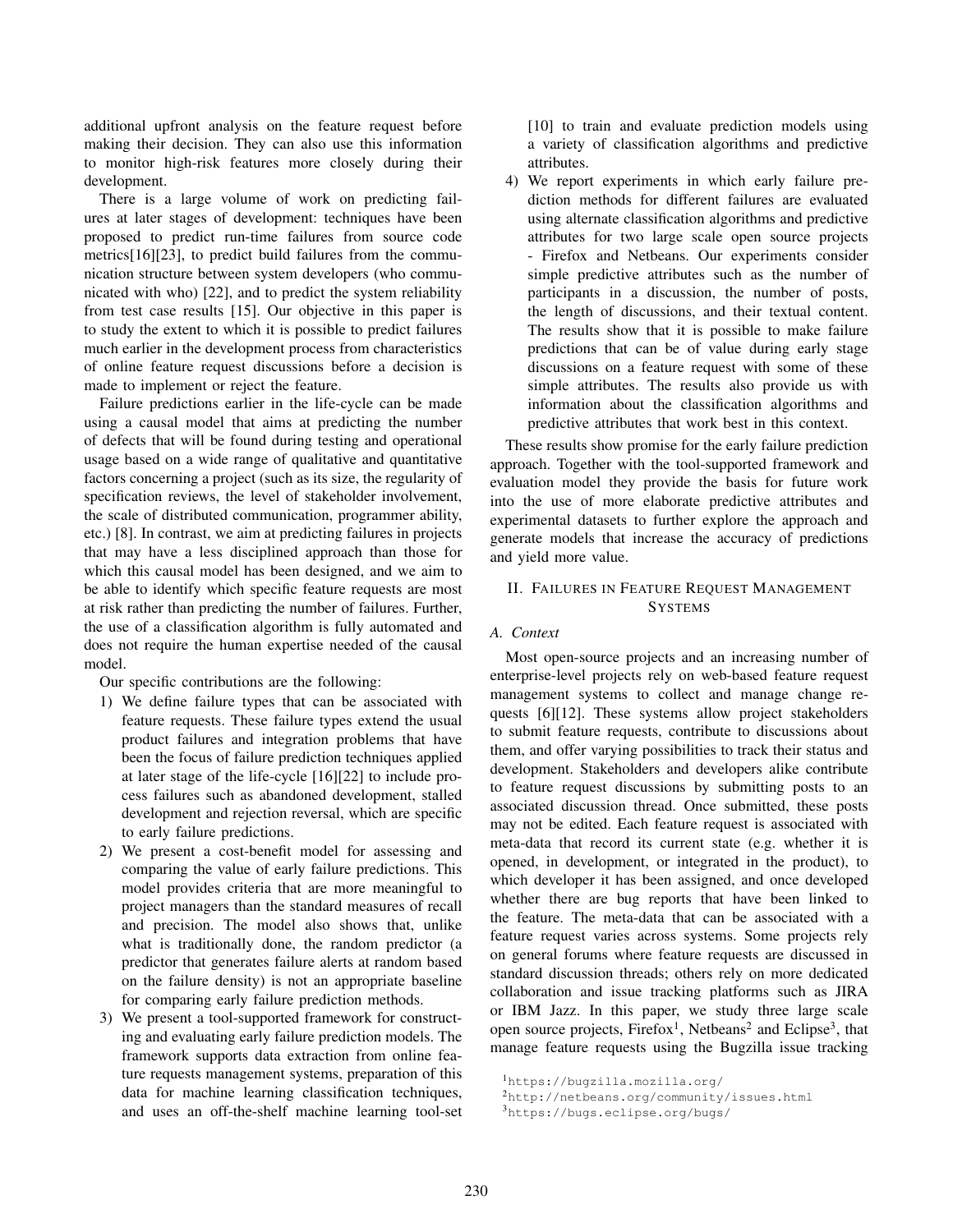

Figure 1. Life-cycle of a Feature Request

system. Bugzilla combines the reporting of bugs and feature requests; in this system, feature requests are distinguished from bug reports by being marked as enhancement requests.

The typical life-cycle of a feature request is shown in the state transition diagram of Figure 1. When first created, a feature request is the state New. In this state, a decision needs to be made to either reject the request or assign it for development. When decision is made to assign the feature for development, it becomes Assigned. The states Code Submitted and Verified denote states where code implementing the feature request has been submitted and verified respectively. Once verified, the code implementing a feature request can be integrated in the product. At different stages of its life-cycle, project managers may decide to reject a feature request, this may happen before it is assigned to a developer for implementation, during implementation, or after the feature has been integrated in the product. We use the labels Immediate Reject, Abandoned, and Removed to distinguish these three cases. A rejected feature request can be reopened, meaning that it is again open to decisions to either reject it or to assign it for implementation. This model is not one that is followed rigorously or explicitly in the projects we have studied. It is rather a model that helps clarify the different conceptual states of feature requests and define the different failure types that can be associated with them. The state of a feature request in this model can be inferred from meta-data in the Bugzilla issue tracker or similar systems. In practice, users of feature request management systems will not always be consistent in updating the status of feature requests.

Project managers and developers are responsible for managing feature requests. This essentially involves making decisions on how to move a feature request forward in its lifecycle and updating its meta-data accordingly. Many projects deal with extremely large volumes of feature requests. The Firefox project, for example, contained 6,379 instances up to December 2010, 483 of which were active in the last three months of 2010; Eclipse contained 46,427 feature requests of which 5155 were active in the same period. Discussions within threads are often quite lengthy, as exemplified in feature request #262459<sup>4</sup> of the Firefox project, which contains 64 posts, approximately 4600 words and lasted four years. The sheer volume of this data makes managing a feature request management system very difficult for stakeholders, developers and project managers alike.

#### *B. Feature Request Management Failures*

Defects in the description of feature requests, such as ambiguities, inconsistencies, and omissions [20] may cause faults in the decisions to either reject a feature or assign it to a developer too early before the actual requirements on the feature are understood well enough. These faults may in turn cause different types of project failures. It is the occurrence of these failures that we wish to be able to predict before a decision is made to either accept or reject a feature. The different types of failures that can be potentially caused by faults in the decisions to reject or assign a feature are the following.

**Product Failure** - A feature request has a product failure if it is in the 'Integrated' state and has at least one confirmed bug report associated with it. This definition does not cover failures that are not reported so might be better understood as 'reported product failure'.

**Abandoned Development** - A feature request is abandoned if it was once assigned for implementation and the implementation effort has been cancelled before the feature has been integrated in the product. These correspond to feature requests that are in the 'Abandoned' state in the model of Figure 1. A subset of the feature requests exhibiting this failure are those that have been abandoned after code has been submitted (i.e. those that were in state 'Code Submitted' or 'Verified' when rejected). We refer to such failures as '**Abandoned Implementation**'. Our studies and prediction models will focus on abandoned implementation as opposed to the more general case because this failure is more costly since effort has been spent developing implementations. Our study could, however, be extended to cover all abandoned development failures.

**Rejection Reversal** - A feature request has a rejection reversal failure if it was once rejected before eventually being integrated into the product. We view the initial decision to reject a feature that is later integrated in the product as the fault that causes this failure. One may argue whether this is necessarily the case; rejecting the feature request may have been the right decision at the time it was made and the decision to reopen and assign the feature request may be due to new circumstances that did not exist at the time of the first decision. In practice, however, all rejection reversals we have seen in the projects studied correspond to cases where the initial rejection of the feature request can be argued to be premature and wrong at the time it was made. We view such rejections as faults because they delay the introduction

<sup>4</sup>https://bugzilla.mozilla.org/show\_id=262459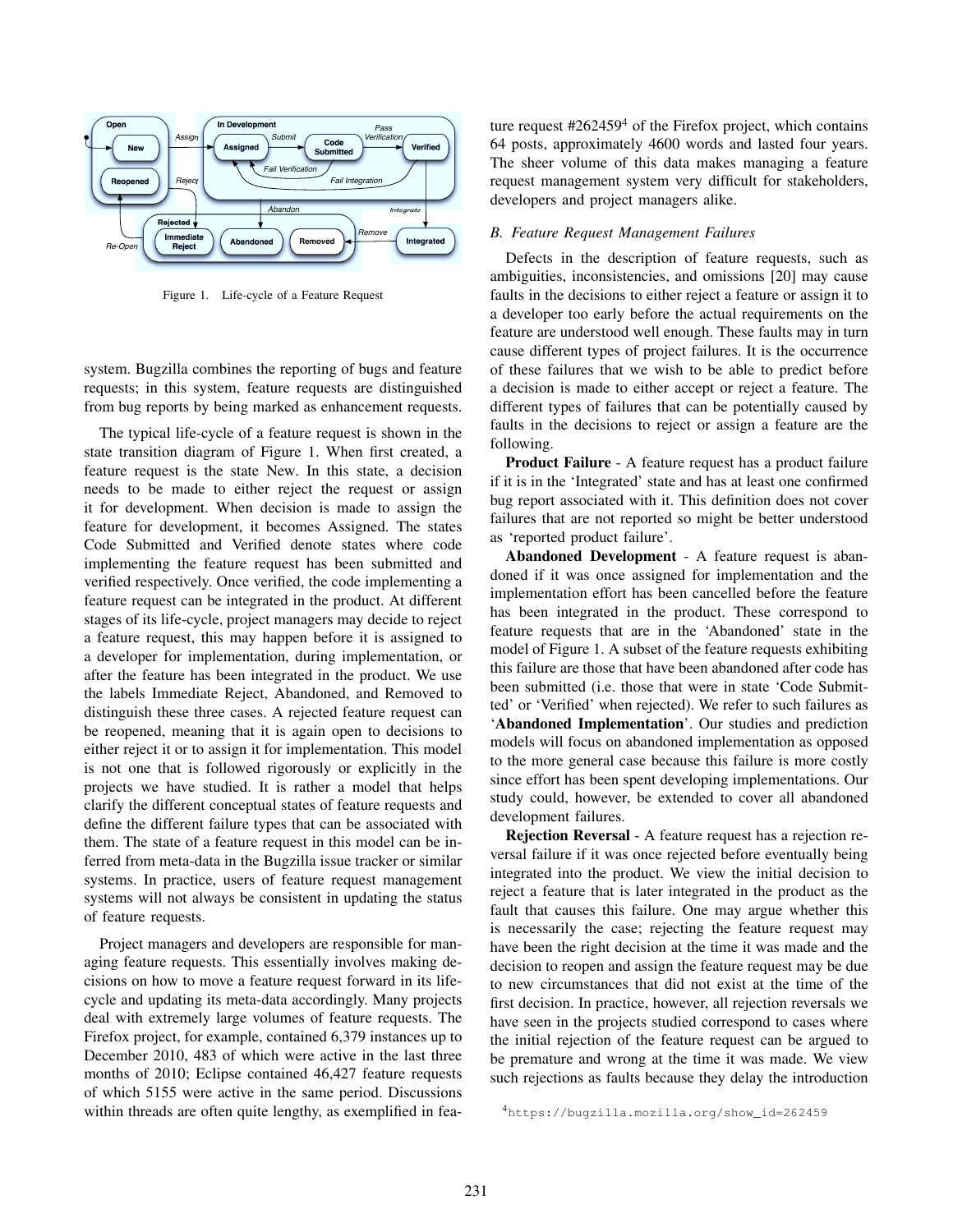of features of value to stakeholders, can upset stakeholders, and cost them time and effort to argue for the feature request to be reopened.

**Stalled Development** - A feature request has a stalled development failure when it remains in the 'assigned' state and no code has been submitted for more than one year. The duration of 1 year is arbitrary; we have chosen it for our studies because it corresponds to a duration within which we would expect code to have been developed for all feature requests in the three projects. Our studies could easily be repeated with shorter deadlines for this failure type. If a feature request management system contains information on the estimated development time for each feature request, this information could be used to detect 'late development' failures.

**Removed Feature** - A feature request is removed if it has been rejected after having been integrated into the product. This is a failure because it may be caused by the need to remove a feature that introduces undesirable behaviours for stakeholders. Such failures may be caused by insufficient upfront analysis of the feature request before its development.

Table I shows the number of occurrences of these failures recorded in Firefox, Netbeans and Eclipse. The study analysed all feature requests within the three projects from their start date until December 2010. The first three rows show the number of years for which the feature request management systems have been in use, the total number of feature requests that have been created in that period, and how many of these features have been assigned or rejected at some stage in their life-cycle. The following five rows show the number of feature requests that fall in each of the five failure types defined above. The percentage value denotes the failure density, i.e. the percentage of failure among all feature requests to which the particular failure type applies. For product failure, abandoned implementation, stalled development, and removed feature, this corresponds to the number of failures divided by the number of assigned feature requests; for rejection reversal, it corresponds to the number of failures divided by the number of rejected features.

The table reveals some failure types have a relatively high density for the Firefox and Netbeans project. It also shows much lower numbers of reported failures in the Eclipse project, which after investigation can be explained by the limited use of Bugzilla for discussing and tracking feature requests in this project, with most discussions taking place outside of the feature request management system through mailing lists and IRC channels. The exception to this is the high number of occurrences of the stalled development failure, which we observed to be caused by the fact that in this project the status of feature requests are rarely consistently updated. We therefore decided to abandon using Eclipse for our experiments.

|                                  | Firefox     | <b>Netheans</b> | <b>Eclipse</b>     |
|----------------------------------|-------------|-----------------|--------------------|
| Duration                         | 8.3yrs      | 10.3yrs         | 9.2 <sub>Yrs</sub> |
| <b>Total Feature Requests</b>    | 6.379       | 24,167          | 46,247             |
| <b>Assigned Feature Requests</b> | 382         | 2,152           | 7.564              |
| <b>Rejected Feature Requests</b> | 1.975       | 5.008           | 75.49              |
| Product Failure                  | 83 (21.7%)  | 49 (2.3%)       | $5(0.1\%)$         |
| Abandoned Implementation         | $23(6.1\%)$ | $30(1.4\%)$     | 61 $(0.8\%)$       |
| <b>Rejection Reversal</b>        | 50 (13.1%)  | $222(4.4\%)$    | 191 (2.5%)         |
| <b>Stalled Development</b>       | 49 (12.9%)  | 739 (34.3%)     | 4,584 (60.6%)      |
| Removed Feature                  | $2(0.8\%)$  | 131 (2.3%)      | $17(0.1\%)$        |

Table I FEATURE REQUESTS AND FAILURES IN PROJECTS

## III. THE VALUE OF EARLY FAILURE PREDICTIONS

Some failures of the types characterized in the previous section may be caused, or at least partly caused, by defects in the requirements elicitation and analysis activities carried out in a feature requests discussion thread. Such defects include the equivalent of classic defect types of requirements documents, such as ambiguities, poor structuring, incompleteness, and inconsistencies, as well as process-related defects such as failing to involve the right stakeholders [20]. The purpose of an early failure prediction technique is to generate alerts for the feature requests that are at risk of failure so that the project stakeholders can take countermeasures such as resolving ambiguities or inconsistencies about a desired feature, or monitoring and guiding its later progress.

An early failure prediction method for a failure of type T is a function that generates an alert for each feature request that it believes will result in a failure of this type. Formally, if  $FR$  is a set of feature requests for which predictions are sought, the result of applying a prediction method is a set Alert  $\subseteq FR$  denoting the set of feature requests that are predicted to result in failure.

The quality of such predictions can be assessed using the standard information retrieval measures of precision and recall. Let  $F \text{a} i \text{1} \text{u} r e \subseteq FR$  be the set of feature requests that will actually have a failure of type  $T$ . This set is unknown at prediction time. The true positives are the alerts that correspond to actual failures, i.e. we define the set  $True Postive = Alet \cap Failure$ . The precision of a set of predictions is the proportion of true positives in the set of alerts, and its recall is the proportion of true positives in the set of all actual failures, i.e.

$$
precision = \frac{TruePositive}{Alett} \quad recall = \frac{TruePositive}{Failure}
$$

When designing a prediction method, there's an inherent conflict between these two measures: generating more alerts will tend to increase recall but decrease precision, whereas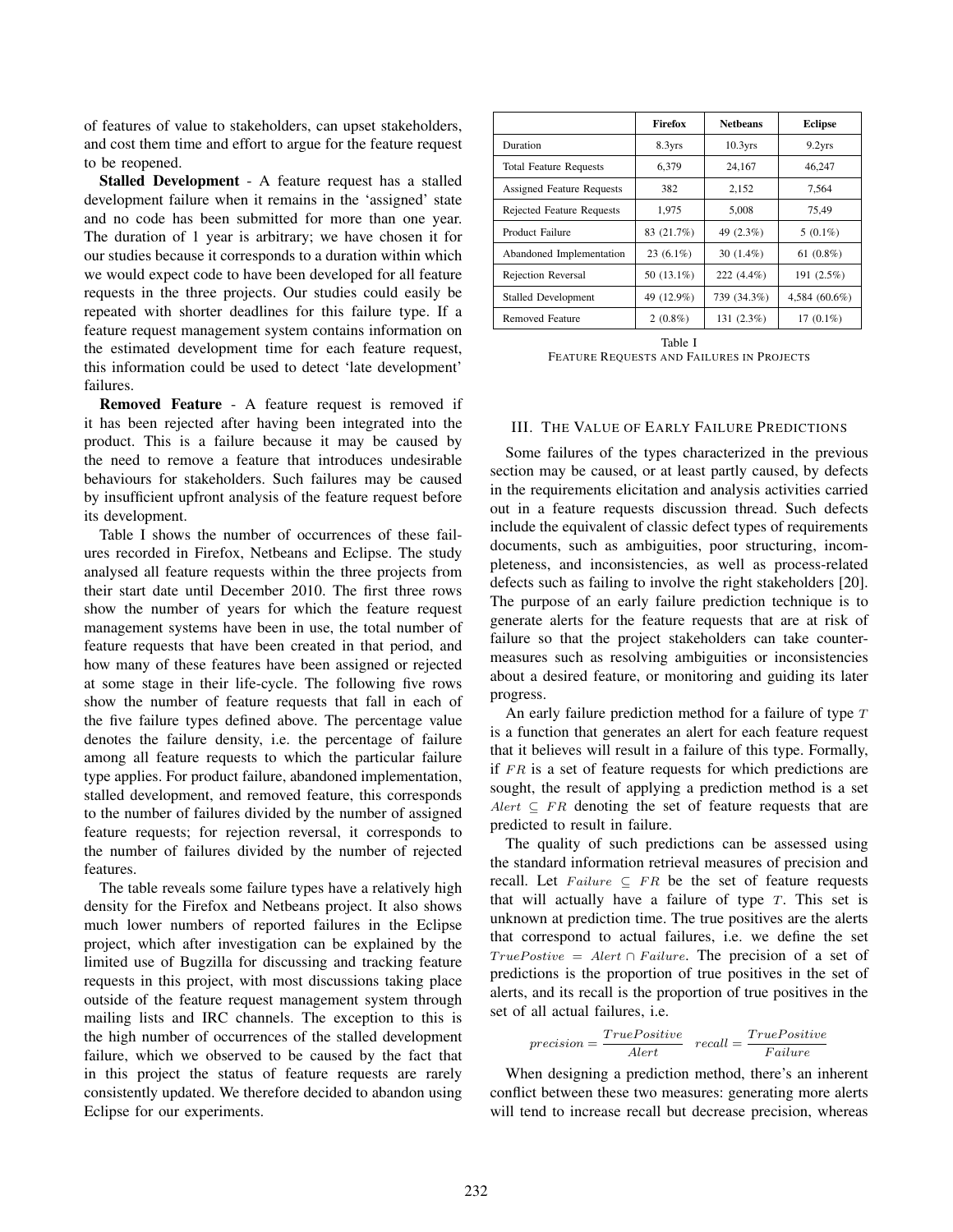generating fewer alerts will tend to increase precision but decrease recall. An important question when designing and evaluating prediction methods is to find the optimal trade-off between precision and recall.

A standard measure used in information retrieval for combining precision and recall is an f-score, which corresponds to a harmonic mean between precision and recall. This score, however, relies on attaching an arbitrary importance to the two measures and has little meaning in our context.

We instead assess the relative weights to be given to precision and recall by assessing the costs and benefits to a project for a set of predictions. The model is deliberately simple to facilitate its use and comprehension. To use our model, a user need estimate only two parameters:  $P_s$ , which denotes the probability that additional upfront analysis on a feature request will be successful at preventing a failure of type T, and  $\frac{C_f}{C_a}$ , which denotes the relative cost of a failure of type  $T$  compared to the cost of the additional upfront analysis. Finer-grained cost-benefit models are possible but would require estimations for a more complex set of model parameters and thereby reduce our confidence in the results.

We evaluate the expected benefit of a set of predictions  $P$ as follows. Assuming that each failure of type  $T$  imposes a cost  $C_f$  to the project when it occurs, if we could prevent all failures for which an alert is generated, the benefit to the project would be  $True Positive C_f$ . We have to take into consideration, however, that not all additional upfront analysis will be successful at preventing a failure. If we assume that the probability of success of additional upfront analysis is  $P_s$  then the expected total benefit of a set of predictions is the product  $True Positive.P_s.C_f$ . Given that  $True Positive = Alert. precision$  we obtain the following equation characterizing expected benefit:

$$
ExpectedBenefit = Alert. precision. P_s. C_f \\
$$

We evaluate the expected cost of a set of predictions as follows. Assuming that each alert is acted upon and that the cost of additional requirements elaboration is  $C_a$  for each alert, the total expected cost associated with a set of predictions is given by the following equation:

$$
ExpectedCost = Alert.C_a \\
$$

The expected net value of a set of predictions is then given by the difference between its expected benefit and cost:

$$
ExpectedValue = Alert. (precision.P_s.C_f-Ca) \\
$$

Since  $A$ lert = Failure.  $\frac{recall}{precision}$ , the equation can be reformulated as:

$$
ExpectedValue = Failure.\frac{recall}{precision}.(precision.P_s.C_f-C_a)
$$

By simplifying and factoring  $C_a$ , the formula is expressed as:

ExpectedValue = 
$$
C_a
$$
.*Failure*.*recall*. $(P_s \cdot \frac{C_f}{C_a} - \frac{1}{precision})$ 

Difficulties lie in estimating absolute values for  $C_a$  and  $C_f$ , so instead we assume that the cost of additional upfront analysis provides the unit of measure and ask model users to estimate the relative cost of failure with respect to the cost of additional upfront action. This relative measure is often used in empirical studies about the cost of failures in software development projects, although there are caveats about the context of applicability of the different results [19]. The ratio between the cost of fixing a requirement defect after product release compared to fixing it during upfront requirements analysis is commonly cited to be between 10 and 100 for large projects [3][20][14], and between 5 to 10 for smaller projects with lower administrative costs [4][14].

Fixing the cost of action to 1 gives our final formula characterizing expected value:

ExpectedValue = Failure.readl.(
$$
P_s \cdot \frac{C_f}{C_a} - \frac{1}{precision}
$$
)

We have kept the term  $\frac{C_f}{C_a}$  instead of simply  $C_f$  to make explicit that the cost of failure is relative to the cost of additional analysis. Since the number of failures is a constant for a given set of feature requests, we can compare alternative prediction methods by assessing their expected value per failure:

$$
\frac{ExpectedValue}{Failure} = recall.(P_s. \frac{C_f}{C_a} - \frac{1}{precision})
$$

In this formula precision and recall are characteristics of the prediction technique that can be estimated from its performance on past feature requests. If one wants to know the expected value per feature request, this can be obtained by multiplying the expected value per failure by the failure density  $\frac{F \text{ailure}}{FR}$  - a constant that can be derived from past feature requests.

The parameters to be estimated by model users are  $P_s$  and  $\frac{C_f}{C_a}$ . The expected value actually depends on the product of these parameters denoted  $\alpha$ , i.e.  $\alpha = P_s \cdot \frac{C_f}{C_a}$ . We therefore obtain the following equation:

$$
\frac{ExpectedValue}{Failure} = recall.(\alpha - \frac{1}{precision})
$$
 (1)

In principle, it might be possible to estimate  $P_s$  and  $\frac{C_f}{C_a}$ empirically from past project data. However, such project specific data is rarely available. In the absence of this data, model users can estimate these numbers based on the general findings from the empirical studies reported above, and assess the value of a prediction method for a range of  $\alpha$  values rather than a single point. Considering product failures in the Firefox project, for example, if a model user estimates the ratio of the cost of failure to the cost of action to be between 50 and 100, and estimates the probability of success in preventing such failure by additional upfront analysis to be between 0.1 and 0.3, then the  $\alpha$  values of interest will be between  $5 (50*0.1)$  and  $30 (100*0.3)$ .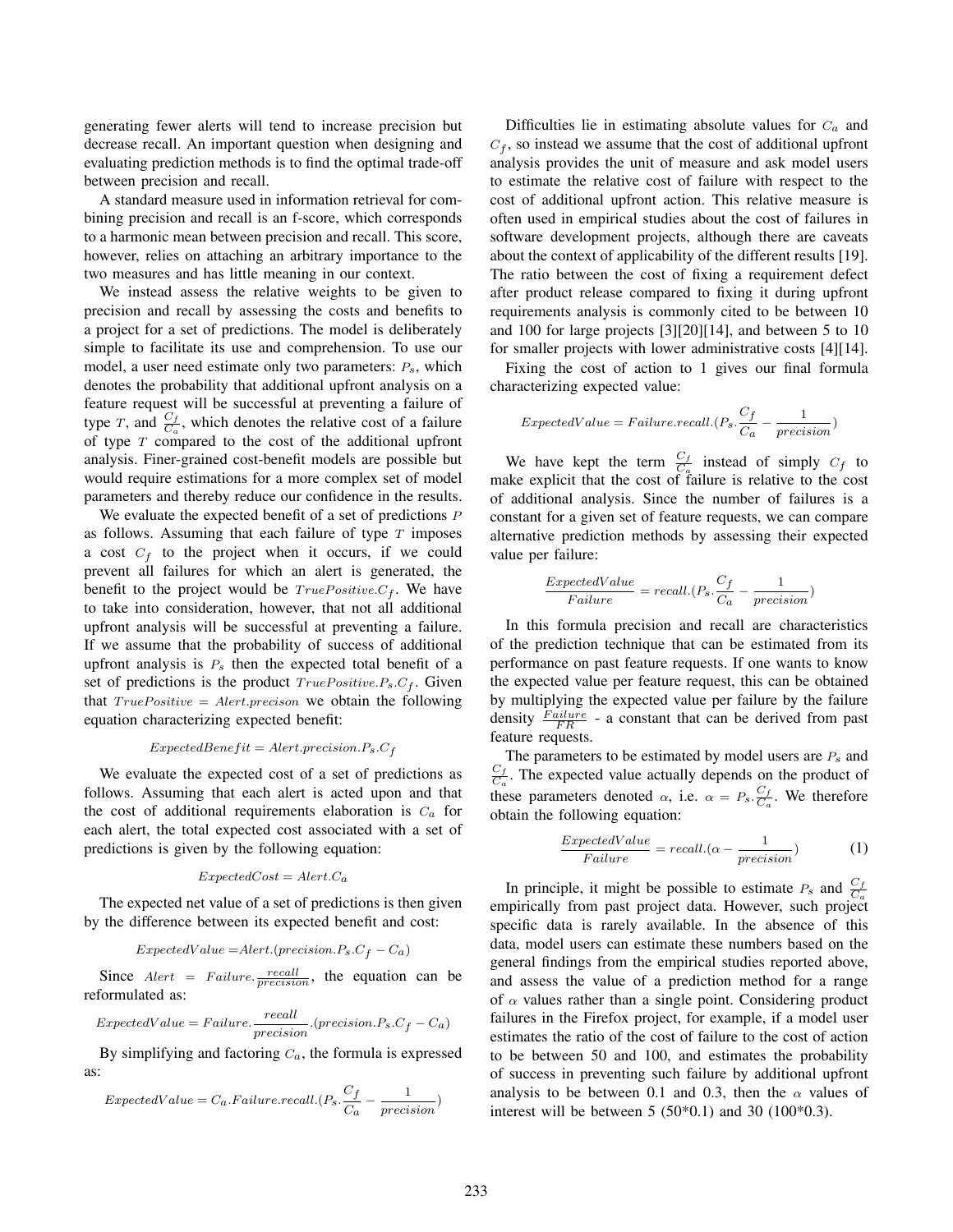

Figure 2. Expected value per failure as a function of  $\alpha$ 

The advantage of using equation 1 over using the f-score function or a function that takes some weighted average of precision and recall is that the expected value has a clear meaning for the project and the parameters to be estimated for computing it are at least in principle measurable. We argue that it is more meaningful to ask model users to provide estimates for  $P_s$  and  $\frac{C_f}{C_a}$  than asking them estimate the relative weights of precision and recall.

To understand equation 1 we can look at how the expected value per failure varies with  $\alpha$  for some prediction methods with known precision and recall, as shown in Figure 2.

A perfect predictor would be one that generates alerts for all failures and generates no false alerts. Its precision and recall are both 1. We can observe that even for a perfect predictor, the expected value is positive only if  $\alpha = P_s \cdot \frac{\bar{C}_f}{C_a} > 1$ . This means that for any upfront activity to have a positive value the ratio between the cost of the failure it may prevent and its own cost must be higher than the inverse of its probability of success in preventing the failure. For example, if additional upfront requirements analysis may prevent some failure type with an estimated probability of success of 0.1, the cost of this activity (e.g. the number of man-hours it takes) must be at least 10 times smaller than the cost of late correction of the failure it intends to prevent.

The most pessimistic predictor is one that generates alerts for all feature requests. Its recall is equal to 1 and its precision to the failure density  $\frac{F\text{ailure}}{FR}$ . The most optimistic predictor is one that never generates any alerts. Its recall is 0, precision 1, and expected value is therefore always null. The random predictor is one that randomly generates alerts for feature requests using the failure density for past feature requests as the probability of alert. We can observe from equation 1 that the best of these three baseline predictors is the most optimistic predictor when  $\alpha$  is less than the inverse of the failure density; and it is the most pessimistic predictor when  $\alpha$  is more than the inverse of the failure density. The random predictor is always outperformed by one of these two. This means that, unlike other failure prediction methods that compare themselves against a random predictor [16][6][22], the baselines in our context are the most optimistic and most pessimistic predictors.

Figure 2 also shows the expected values for a predictor  $\lambda$  whose precision is higher than the failure density. Such a predictor outperforms the most optimistic baseline when  $\alpha < \frac{1}{precision_{\lambda}}$  and it outperforms the most pessimistic one when  $\alpha$  is below some value  $\alpha_x$  (where  $\alpha_x$  can be determined to be  $\frac{1}{1 - recall_{\lambda}} \cdot (\frac{1}{FailureDensity} - \frac{recall_{\lambda}}{precision{\lambda}}).$ When  $\alpha$  is outside of this range - either below or above it - the most optimistic or pessimistic predictors have better expected values. This provides a quantitative justification for the intuition that for a given set of failure predictions with imperfect recall and precision, if the relative cost of failure and the probability of success of additional upfront analysis in preventing the failure are low, then it is more cost-effective not to do any additional analysis; whereas if the cost of failure and probability of success are high, then it is more cost-effective to perform additional analysis on all feature requests.

If a predictor has a precision that is less than the failure density it is always outperformed by the most optimistic or most pessimistic predictors. Our objective when developing prediction methods will therefore be to generate predictors whose precision are higher than the failure density and whose range of  $\alpha$  values for which they outperform the most optimistic and most pessimistic predictors is as large as possible.

## IV. PREDICTING FAILURES

The class of machine learning techniques that apply to our problem, known as classification algorithms, first construct prediction models from historical data and then use these models to predict classifications for new data. In our case the historical data used to generate prediction models is past feature requests, while the new data consists of feature requests that are about to be assigned or rejected on which we wish to predict future failures.

We have developed a tool-supported framework that generates alternative prediction models from historical data sets. These models vary according to the characteristics of feature requests discussions they take into account for predicting failures and the classification algorithms they rely on for constructing prediction models.

To generate and validate a single prediction model a user of our framework must specify the following inputs:

- The failure type and the point in a feature request's life-cycle at which predictions is to be made (i.e. when it is rejected for the rejection reversal failure, and when it is assigned for the other four types of failure).
- The classification algorithm to be used; in our experiments, we have used the Naive Bayes, Decision Table, Linear Regression and M5P-Tree classification algorithms which constitute a good representation of the different types of classification techniques [21].
- The *feature request attributes* that are to be taken into account by the classification algorithm; in our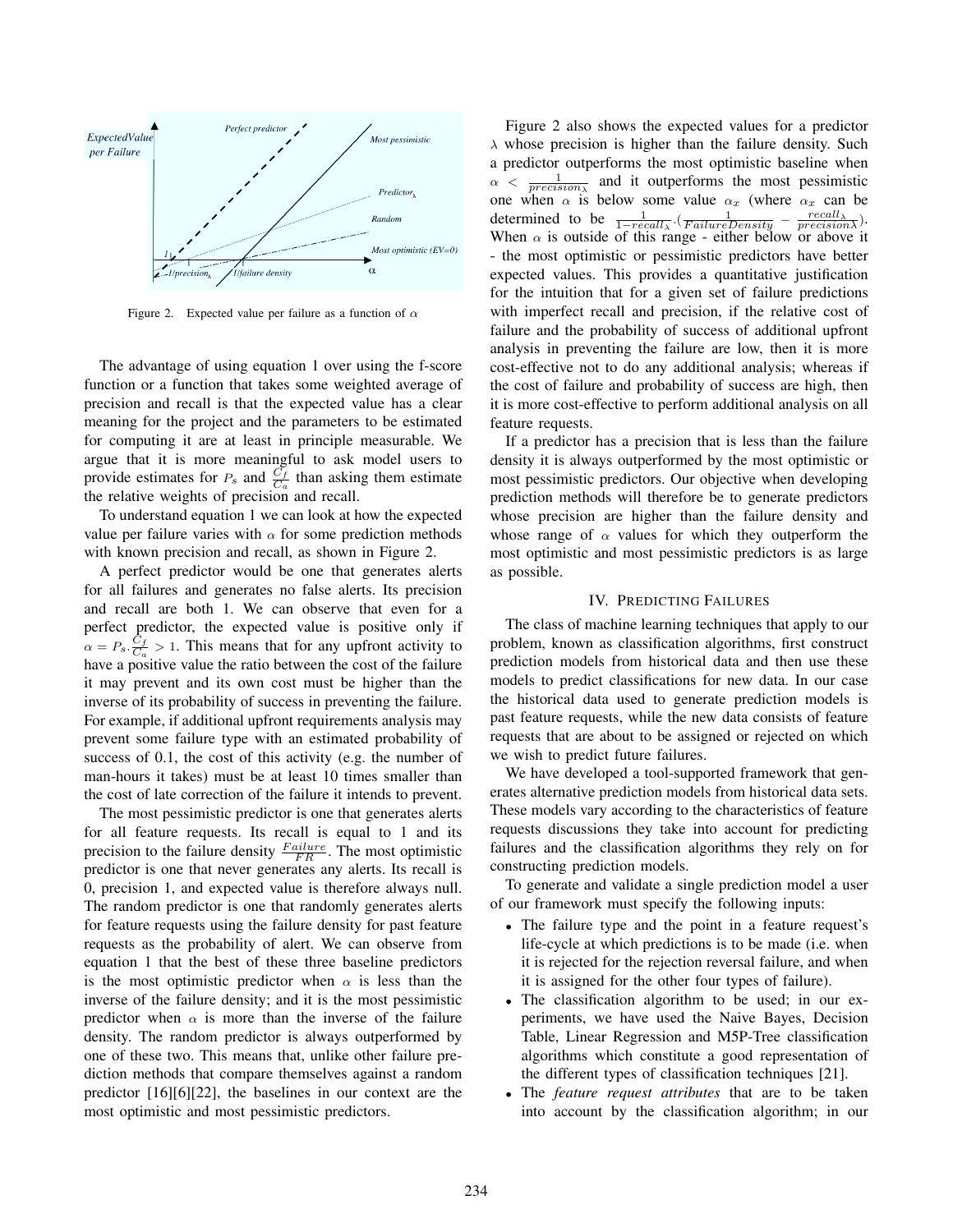experiments we have used the following 13 attributes: the number of participants in the discussion, the number of posts by the person who first submitted the feature request, the percentage of posts made by this person, the number of posts by the person who is eventually assigned the feature feature request, the percentage of posts by this person, the total number of posts in the discussion, the number of words in each post, the number of words in the whole discussion, the number of code contributions during the discussion, the time elapsed between posts, the total time elapsed in the discussion, and finally 'bag of words' and 'term frequency in document frequency' (TFIDF) which are two standard text analysis attributes that count the number of occurrences and the frequency of each word appearing in the discussion.

An estimated value for  $\alpha$  used by our framework to decide the threshold at which to generate alerts so as to yield to best possible expected value, and to compare this expected value to the baselines in validation.

Using these inputs, our automated failure prediction framework performs the following steps to construct and validate a failure prediction model:

**1. Extracting Data**: Extract a large dataset from the distributed feature request management forum. This data in its raw form includes the textual content of discussions, their structure, their associated meta-data and the history of changes made to this meta-data.

**2. Identifying Failures**: Identify which feature requests correspond to failures of the requested type using the definition given in Section II-B.

**3. Trimming Discussions**: Trim posts within each feature request to the point where we wish to make a prediction, as we only wish to consider discussion data before point.

**4. Preparing Training Set**: Parse the discussions into a *training set* in a data format recognisable to classification algorithms. A training set consists of a collection of *instances*, each of which represents a feature request discussion. Instances are assigned a binary class indicating whether they have given rise to a failure. Along with this class every instance is assigned a collection of attribute-value pairs that represent the discussion's data in accordance with the discussion attributes selected by the user.

**5. Training Prediction Model**: The training set is given as input to a classification algorithm that generates a model for predicting the class of an instance, indicating whether or not a feature request is predicted to give rise to a failure.

**6. Setting Alert Threshold**: This step is only needed for prediction models that give to each feature request a numerical score, such as those generated using the Naive Bayes and the M5P-Tree algorithms, instead of an absolute prediction as to whether or not a feature request belongs to a failure class, such those generated using the Decision Table and Linear Regression algorithms. These algorithms require



Figure 3. Recall, Precision and Expected Value as a function of Alert Threshold

a threshold for generating alerts. Our framework sets this threshold automatically by calculating the precision, recall, and expected value resulting for different thresholds in the range -1 to 1, and selecting that which gives us the highest expected value. During this step. precision and recall for each threshold value are estimated using the standard method of 10-fold cross validation described in the following step. Figure 3 shows how the recall, precision and expected value vary with this threshold for a set of predictions made on product failures in the Firefox project and an estimated  $\alpha$  of 3. In this case a threshold of 0.36 will be chosen. In cases where a prediction model cannot provide a positive value the threshold is automatically set so as to generate no alerts, thus mimicking the most optimistic baseline. Conversely, in cases where the highest value is provided by generating all alerts the most pessimistic baseline is mimicked.

**7. Evaluating the Prediction Method**: The prediction method is then subjected to 10-Fold cross validation a standard method for evaluating classification algorithms [21]. The evaluation consists in performing ten experiments. In each experiment 90% of the feature requests are used to construct a prediction model in accordance with steps 5 and 6. Each prediction model is then evaluated by assessing its precision and recall using the remaining 10% of the feature requests as test cases. The precision and recall of the prediction method are estimated to be the mean of these measures for the ten experiments. The expected value of the prediction method is then computed from  $\alpha$  and its precision and recall.

We have developed a research tool, Intueri, that implements this process. Intueri's front-end is developed in Flash enabling it to be run in a web browser, while it's backend is powered by ActionScript making use of PHP to communicate with other components and to extract, load and save data. Data can currently be extracted from Bugzillabased feature request management systems and is converted to an XML format. Intueri processes this data into training sets, which are then used to generate prediction models and 10-fold cross validation results. This activity is outsourced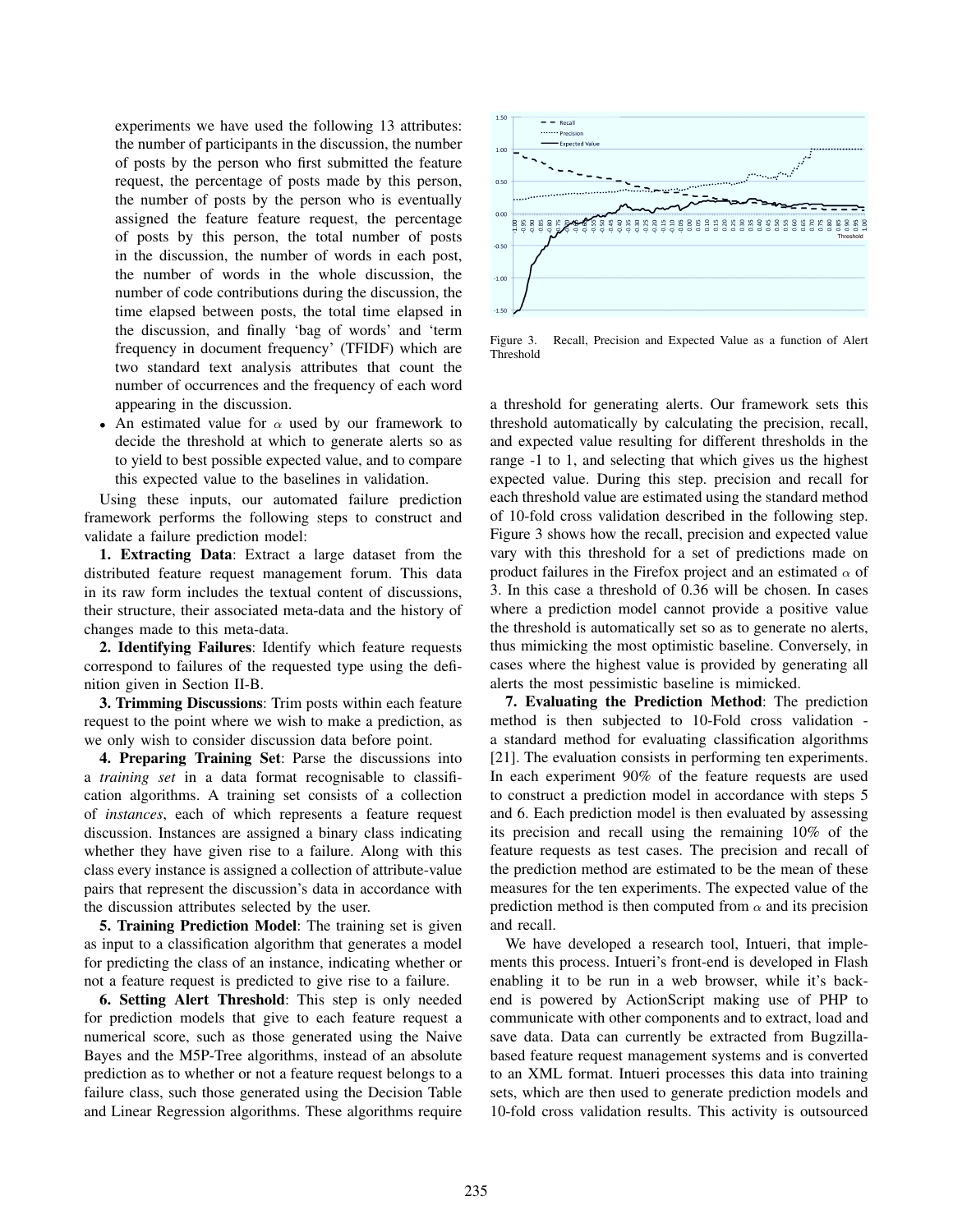to an open source tool, Weka [10], that provides an interface to many classification algorithms through both the command line and a GUI. Results are currently stored and analysed in Matlab.

## V. PREDICTION EXPERIMENTS

We have applied our early failure prediction framework to two large-scale open source projects, Firefox and Netbeans. We had also envisioned applying it to Eclipse but later rejected it for the reasons explained in Section II. The questions that we wished to answer with our experiments are the following:

- 1) What classification algorithms, among the four we envisaged, generate the most valuable prediction models?
- 2) Can feature request failures of the types defined in Section II be predicted from early discussions before the feature request is either assigned or rejected? What expected value can a project hope to obtain from such predictions?
- 3) What attributes of early feature requests discussions, if any, can be used as reliable predictors of later failures?

To answer the first question, we have evaluated the performance of each classification algorithm for all failure types and all of our 13 feature requests attributes on the data set for the Firefox project only. The experiment revealed that the Decision Table and Naive Bayes approach failed to yield meaningful predictions. This might be expected as these algorithms perform a comparatively low amount of correlative analysis on data. The M5P-tree and Linear Regression methods, meanwhile, consistently produced similar results in terms of expected value. In all cases, however, the less computationally complex M5P-tree method generated prediction models significantly faster than the Linear Regression approach - in the order of minutes as opposed to hours. For our following experiments on the Netbeans data set we therefore only used the M5P-tree method.

To answer the second set of questions we have generated and evaluated prediction models for all failure types and predictive attributes from the Firefox and Netbeans data sets using the M5P-tree classification algorithm. Table II summarizes the results by presenting for each of the two projects the prediction method that yielded the most expected value. The model that gave the most expected value for product failure predictions in Firefox, for example, was generated using the 'number of posts in the discussion' attribute. The table also shows the estimated  $\alpha$  value we have used for setting the alert threshold and computing the expected value, and the precision and recall obtained. When the best prediction method is shown as being the most pessimistic or most optimistic this means that there was no predictive model generated which performed better than these baseline predictors. In such cases, as you will recall from step 6 of our framework, the alert threshold for prediction models



Figure 4. Expected Value as a Function of  $\alpha$  for Product Failure Prediction Models in the Firefox Project.

is automatically set so that it behaves as the best baseline predictor.

Several observations can be made from this table. The results show that it is possible to generate early failure prediction models that provide positive expected value to a project. We have been able to generate good prediction models for all types of failures. No prediction method, however, provided the most expected value for a failure in both projects. This means that good prediction methods may be very project specific and that it may be difficult to find a prediction method for particular failure types that performs consistently across a large set of projects.

The  $\alpha$ -values we have used for the different failure types have been estimated by ourselves and represent nothing more than informed guesses. In the absence of empirical validation for each project these values are certainly subject to debate. A benefit of our evaluation framework is that it is possible to assess how deviation between the estimated value for  $\alpha$  and its real (unknown) value will impact of the expected value of a prediction model. Figure 4, for example, shows how the expected value for different product failure prediction models in Firefox (for which  $\alpha$  was set to 3 to determine the alert threshold) vary with  $\alpha$ . We can see from the figure that the prediction model based on the number of posts in the discussion still performs better than the most pessimistic predictor if the real value for alpha goes up to about 6.5, but above that point the most pessimistic predictor (i.e. the one that suggests performing additional upfront analysis on all feature requests) yields a higher value. Similar graphs resulted from the other 5 cases in which predictive models yielded more expected value than the baselines.

Table III helps us answering the third question. We show the expected value for each of the predictive attributes in the six experiments where at least one predictive model outperforms the baselines. Interestingly, the predictive attributes that performed consistently well on all failure types for both projects are the two text-based attributes: bags-of-words and TFIDF. This suggests that analysing the actual content of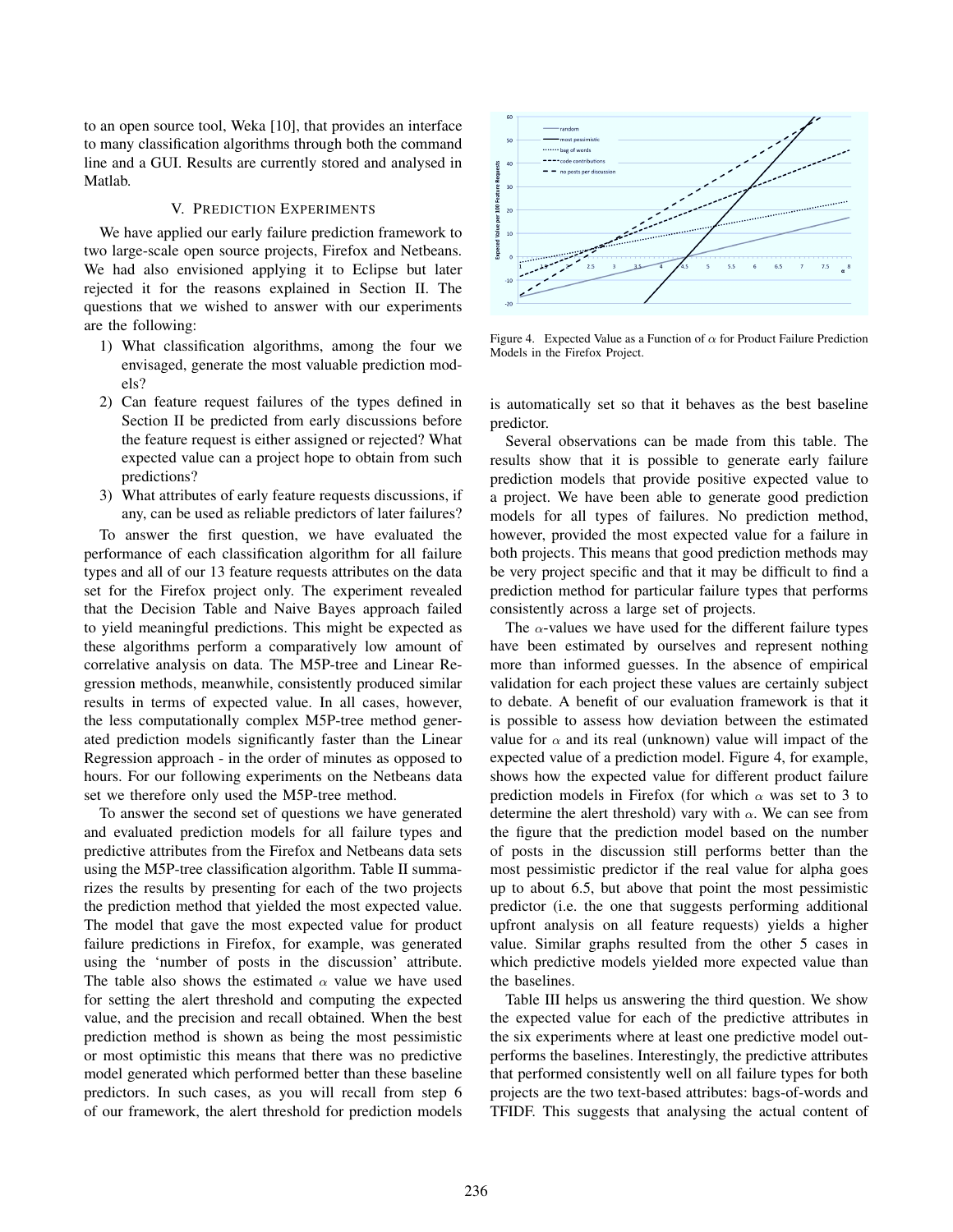|                 |                                                       | <b>Product Failure</b> | <b>Abandoned Implementation</b> | <b>Rejection Reversal</b> | <b>Stalled Development</b> | <b>Removed Feature</b> |
|-----------------|-------------------------------------------------------|------------------------|---------------------------------|---------------------------|----------------------------|------------------------|
|                 | estimated $\alpha$ : $\frac{C_f}{C_a} * P_s = \alpha$ | $10*0.3 = 3$           | $50*0.5 = 25$                   | $10*0.5 = 5$              | $10*0.5 = 5$               | $20*0.2 = 4$           |
|                 | Model with best                                       | Posts in               | Most                            | Most                      | Code                       | Most                   |
|                 | expected value                                        | Discussion             | Pessimistic                     | Optimistic                | Contributions              | Optimistic             |
| <b>Firefox</b>  | Recall                                                | 0.54                   | 1.00                            | 0.00                      | 0.94                       | $0.00\,$               |
|                 | Precision                                             | 0.42                   | 0.06                            | 1.00                      | 0.22                       | 1.00                   |
|                 | Expected value per 100 FRs                            | 7.3                    | 50.4                            | 0.0                       | 5.5                        | $0.0\,$                |
| <b>Netbeans</b> | Model with best                                       | Most                   | TF-IDF                          | Words per                 | Percent by                 | Bag of                 |
|                 | expected value                                        | Optimistic             |                                 | Discussion                | Assignee                   | Words                  |
|                 | Recall                                                | $0.00\,$               | 0.40                            | 0.43                      | 0.84                       | 0.40                   |
|                 | Precision                                             | 1.00                   | 0.08                            | 0.50                      | 0.47                       | 0.50                   |
|                 | Expected value per 100 FRs                            | 0.0                    | 7.0                             | 5.7                       | 82.9                       | 1.8                    |

Table II

PREDICTION MODELS WITH BEST EXPECTED VALUES FOR FIVE FAILURES IN THE FIREFOX AND NETBEANS PROJECTS.

|                             | Firefox:       | Firefox:       | Netheans:        | Netheans: | Netheans:          | Netheans:      |
|-----------------------------|----------------|----------------|------------------|-----------|--------------------|----------------|
| <b>Predictive Attribute</b> | <b>Product</b> | <b>Stalled</b> | <b>Abandoned</b> | Rejection | <b>Stalled</b>     | <b>Removed</b> |
|                             | <b>Failure</b> | Development    | Implementation   | Reversal  | <b>Development</b> | <b>Feature</b> |
| Most Pessimistic            | $-33.6$        | $-34.7$        | $-104.3$         | $-27.1$   | 70.7               | $-28.8$        |
| Random                      | $-7.4$         | $-4.5$         | 0.0              | $-2.4$    | 24.0               | $-1.7$         |
| Most Optimistic             | 0.0            | 0.0            | 0.0              | 0.0       | 0.0                | 0.0            |
| Number of participants      | 5.8            | 0.0            | 0.0              | 0.5       | 70.7               | 0.0            |
| Posts by reporter $(\#)$    | 0.5            | 0.0            | 0.0              | 0.0       | 0.0                | 0.0            |
| Posts by reporter $(\%)$    | 5.1            | 0.0            | 0.0              | 0.0       | 70.7               | 0.0            |
| Posts by assignee $(\#)$    | 5.1            | 0.0            | 0.0              | 0.0       | 80.3               | 0.0            |
| Posts by assignee $(\%)$    | 0.0            | 0.0            | 0.0              | 0.0       | 82.9               | 0.0            |
| Posts in discussion         | 7.3            | 0.0            | 2.0              | 3.7       | 70.7               | 0.0            |
| Words per discussion        | 4.7            | 1.2            | 2.0              | 5.7       | 75.5               | 0.0            |
| Words per post              | 5.6            | 0.0            | 0.8              | 1.2       | $-0.9$             | 0.0            |
| Code contributions          | 7.0            | 5.5            | 0.0              | 0.0       | 70.7               | 0.0            |
| Time elapsed per post       | 5.1            | 0.0            | 0.0              | 2.5       | 70.7               | 0.3            |
| Time elapsed per discussion | 0.0            | 0.8            | 1.8              | 0.0       | 70.7               | 0.3            |
| Bag of words                | 5.0            | 3.5            | 5.5              | 5.0       | 76.5               | 1.8            |
| TF-IDF                      | 2.5            | 4.3            | 7.0              | 5.7       | 73.4               | 1.4            |

Table III EXPECTED VALUE PER 100 FEATURE REQUESTS BY PREDICTIVE ATTRIBUTE

the discussion, even at a very rudimentary level as these two attributes do, could provide more reliable predictions than analysing attributes such as the number of persons involved in the discussion and the discussion length. A much wider range of attributes than the ones we have used in our experiments could be tested for early failure predictions. Some of these attributes could be more complex than the ones we have used here, such as for example an analysis of the communication structure between stakeholders [22], the

roles of the users involved in a discussion, or the system components affected by a feature request. We have also performed experiments, not described in this paper due to space constraints, where we generated and evaluated prediction models from combined sets of attributes and found that the results were not significantly improved and in some case even performed worse than when the attributes were taken in isolation.